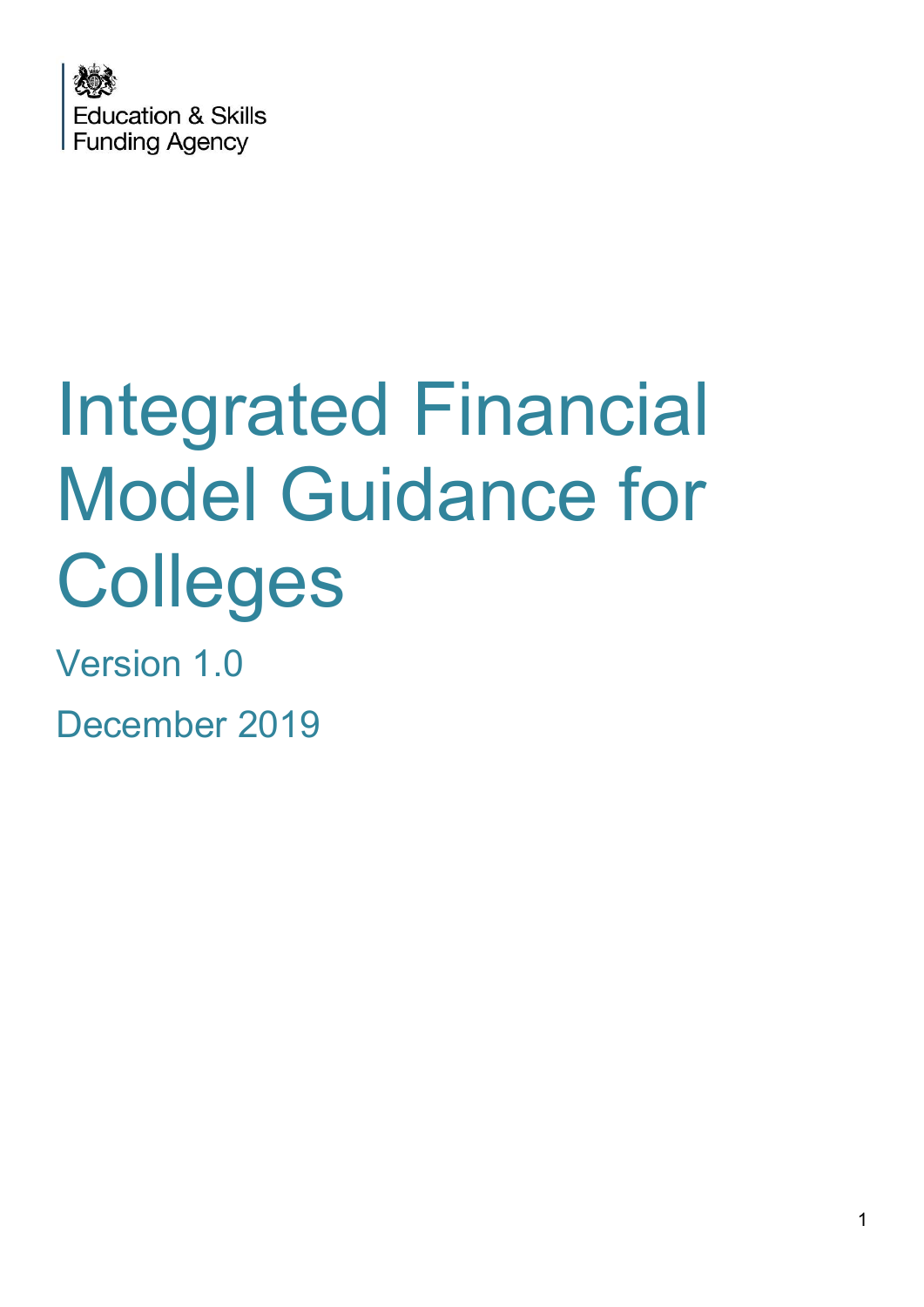### **Introduction**

Welcome to the Integrated Financial Model guidance. This model replaces the Financial Plan, the Financial Record, the Cash Flow forecast, and the CFADs model. This guide will describe each tab, provide instruction for completion and a description of the fields required. Further guidance on user inputs is within the Inform tab of the model workbook.

Please note no extra tabs should be inserted in the model and all manual inputs must be hard entered and not linked to data in other files. Any occurrence of either in a submitted model will result in it being rejected and a resubmission will be required by a college.

If you encounter any issues, in the first instance please email the ESFA at Financial.model@education.gov.uk

We will be offering a range of support to Colleges to complete the new financial model:

- Videos we have developed an overview video to help colleges complete the new financial model.
- Specific or technical queries will be dealt with over email in the first instance with support from finance colleagues who have experience with colleges
- 1:1 Support we can offer phone calls or in some circumstances visits to colleges to support the completion of the new financial model
- Updates to this guidance document and support videos we will continue to develop this guidance document and will aim to release new videos on specific topics that emerge as common queries.

If you have any suggestions about additional support of guidance that would help then please contact us using the email address above.

#### Cover

The college name must be selected from the dropdown list in cell D11. The rest of the college details will be automatically populated; these should be sense checked. The college must select the most recent month to enter actual financial data to in cell H22.

Cell E35 provides an option for reporting bursary receipts on a 'net' or 'gross' basis. The selection of 'net' here will mean that you intend to report only the management fee income relating to the bursary receipt related to running the bursary scheme. We encourage colleges to report bursary income on a 'net' basis.

#### Inform

This tab provides a college with a key of the different cell types within the model and summary instructions for completion of the model.

#### Model Checks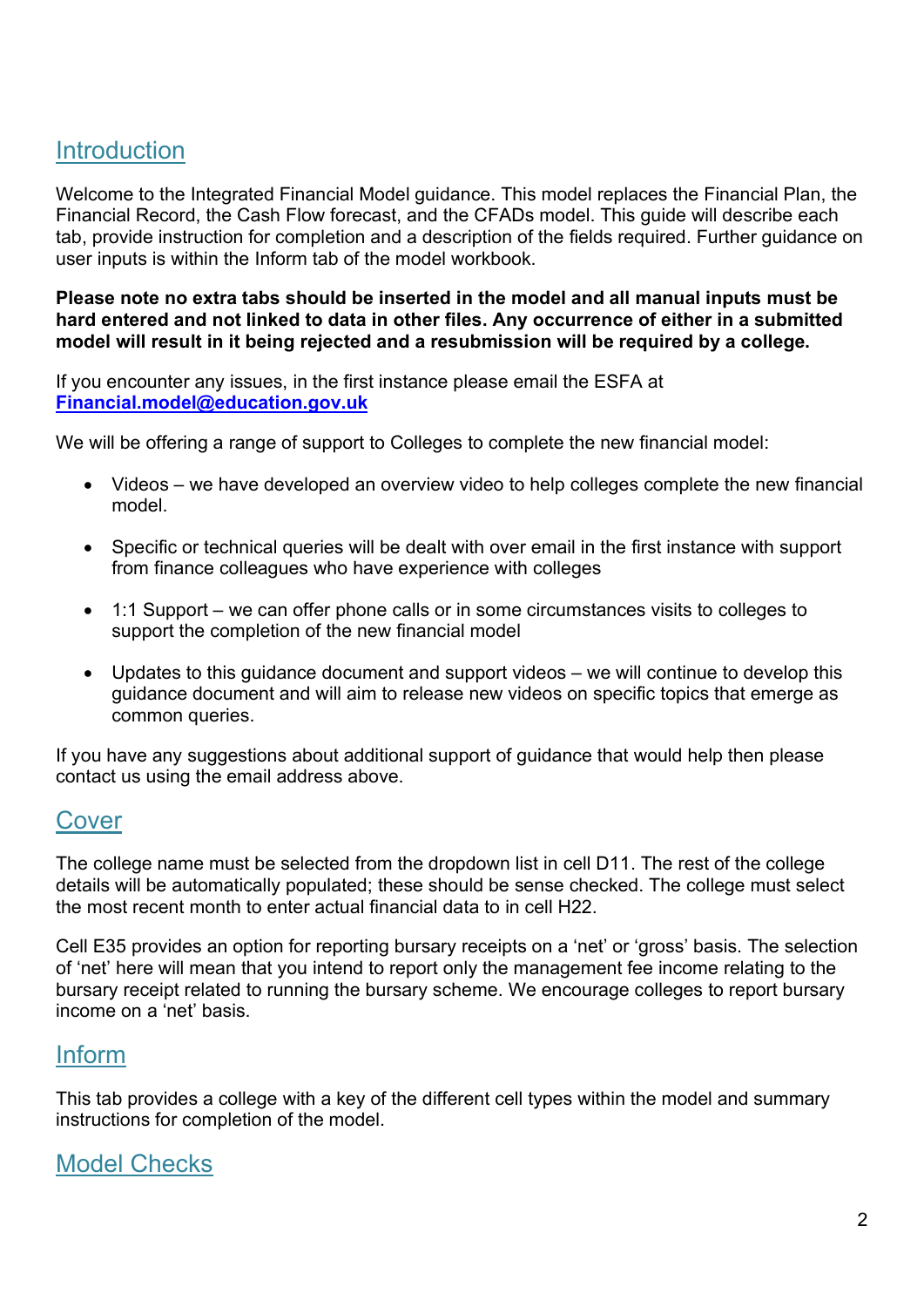This tab contains an overview of all checks within the model, along with their explanation. This tab should be double checked prior to submission as any college submission will be rejected if there are outstanding error checks to resolve and the model will then need to be re-submitted.

# SOCI Inputs (Statement of Comprehensive Income)

This tab details income and expenditure on an **accruals** basis. It includes inputs for prior, current, and 2 future financial years and colleges should complete all of these years' entries in line with the requirements of the Financial Planning Handbook. Additional years have been added to the template and colleges may optionally use these either for their own planning purposes or where required by a funding body.

For some lines, there is also a choice of balance sheet account available to which the income or cost category will be linked in column H. This will be salmon coloured where the selection can be changed from the default.

Take note of the units and signage on each row. Financial values need to always be entered in thousands of pounds (£'000). Manually enter financial figures in the salmon cells (actual) and blue cells (forecasts).

#### Note that month-level figures only need to be entered if they deviate from a 'straight line' or even spread across the year, which is the base assumption in the model.

Annex A gives a breakdown of what should be contained in each income or expenditure line.

# CF Inputs (Cash Flow)

This tab profiles cash receipts and payments in the same classifications as income and expenditure in the SOCI inputs tab. It includes inputs for prior, current and 2 future financial years.

To facilitate monthly cash flow inputs, we have provided 4 standard phasing profiles: 'GFE', 'AEB', 'ALLB' and 'straight line/manual' in a drop down list where applicable. A college should complete the annual cash amounts and then select the profile that best reflects the phasing across the months.

Manual input is available if 'straight line/manual' is the profile default or chosen from the drop down list. If manually profiled values in months add up to less than the annual value then the balance is automatically distributed on a straight-line basis in the remaining months of the financial year.

In all cases, monthly actuals in the current financial year need to be manually input.

Note that the balance sheet accounts link cannot be changed in this tab, only in the SOCI Inputs tab.

# **Other Inputs**

The 'Other inputs' tab comprises inputs for specific capital items and comprises 6 separate sections.

1a) Capital expenditure (row 12 to 39)

This section covers capital expenditure and disposals. A college inputs a description of each major capital project in column G and the asset type from a dropdown box in Column H. In column J a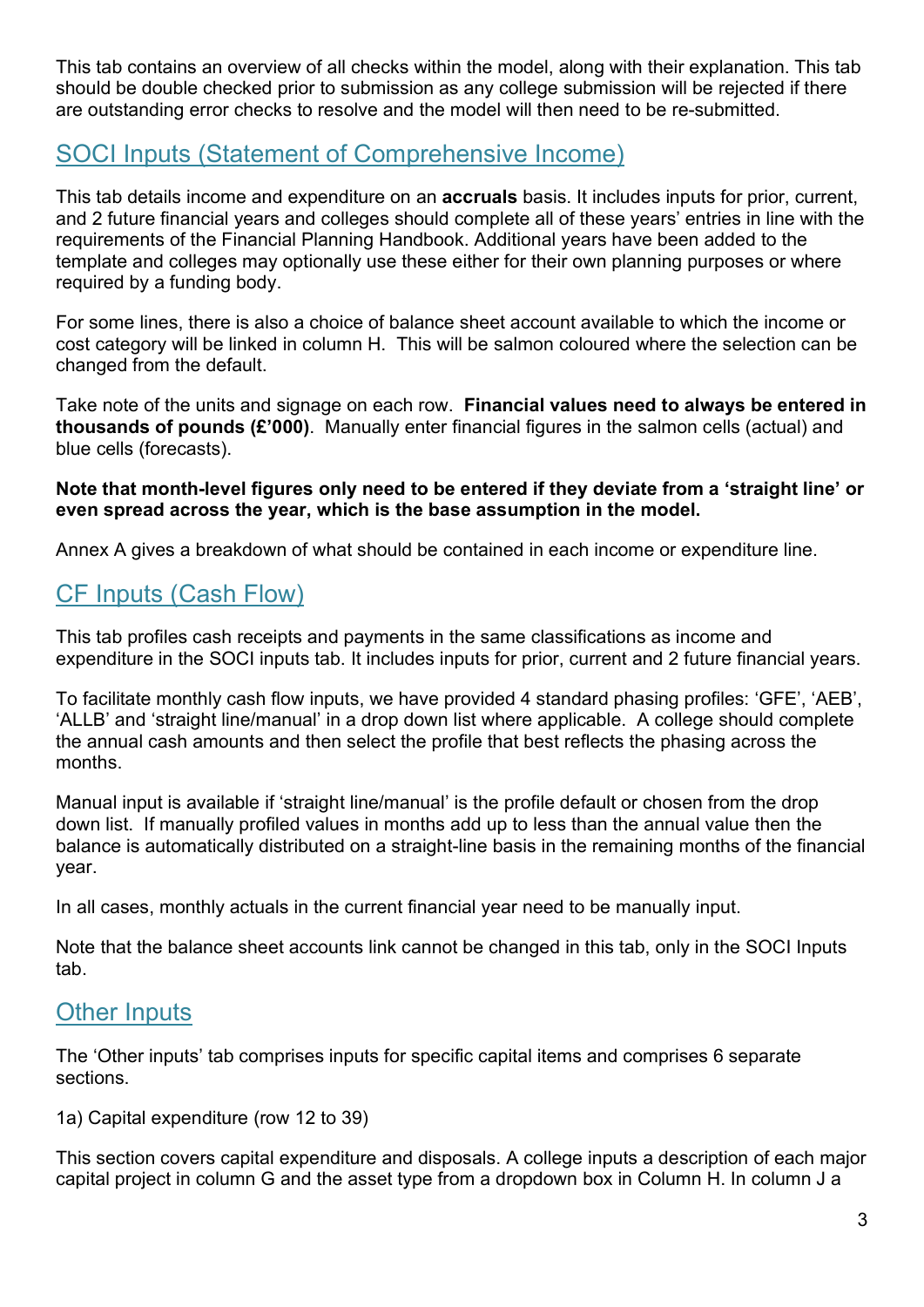college inputs the percentage of the capital spend that is capital grant funded and in column K the source of any funding (type of capital grant/finance lease/donation). If the addition is 100% college funded column K should be left blank. Note that the selection of finance lease funding will require further details in section 3 of this tab and will auto populate the value as a new lease at rows 115 and 116. From column S+ the value of the additions should be manually input profiled across the actual and forecast periods.

In rows 33 to 37, a college can manually input details of fixed asset creditors. Fixed asset creditors relate to the acquisition of fixed assets which have not yet been paid. Note that movements in year are split into 3 categories: Land and building, Equipment and Other assets.

1b) Revaluations (row 40 to 63)

This section covers revaluations to Non Current Assets ('NCA'). A college must input a description into column C for the revaluation and choose a category for the NCA asset from the dropdown list in column D. The date of the revaluation in input in Column E. In column F, a college inputs the revaluation value. Column G will auto-populate based on column E.

1c) Disposals (row 64 to 91)

This section covers both disposals to NCA and the movements of NCA to an Assets Held For Sale ('AHFS') account. A college inputs a description of the disposal in column C. In column D, a college must select which asset category of NCA is relevant from the dropdown list. Columns E and F are populated if the NCA is be moved to AHFS. Columns G, I and J are to be populated if the NCA is to be disposed of: column G – date of sale, column I - net sale value, and column J - NBV of the NCA. A college will also input the AHFS opening balance into cell S85 (if applicable).

2a) Capital grant liability (row 92 to 110)

This section covers capital grant liabilities. A college will manually input data from columns S to BO. The opening balance is input at cell S95 as a combined cumulative for all existing capital grants. Grants received in year, repayments in year, and amortisation in year are manually input split by capital grant type (categories are ESFA,HEFCE/Ofs,LEP,Other). Capital grants received must be input as a positive value, whilst repayments and amortisation must be input as a negative value.

3) Finance leases (row 111 to 123)

This section covers finance leases. Note that the new lease values are auto populated with the new finance lease addition values input from the Capital expenditure section. Cell K115 needs to be populated with the interest rate payable on the leases – note that only one rate can be entered for all leases. A college must input the combined opening balance of all leases held at cell S113. Actual repayments (combined for both capital and interest) are manually input in the salmon cells on row 117, with forecasted repayments input in the blue cells. Actual historic interest expense is input in the salmon tabs on row 119.

#### 4) Loans (row 124 to 467)

Up to 20 loans can be summarised in this section. Each loan is assumed to have a fixed interest rate for the term of the loan. If this is not the case, an assumption of a fixed interest rate will have to be made.

Inputs required are:

• Column C - a description of the loan.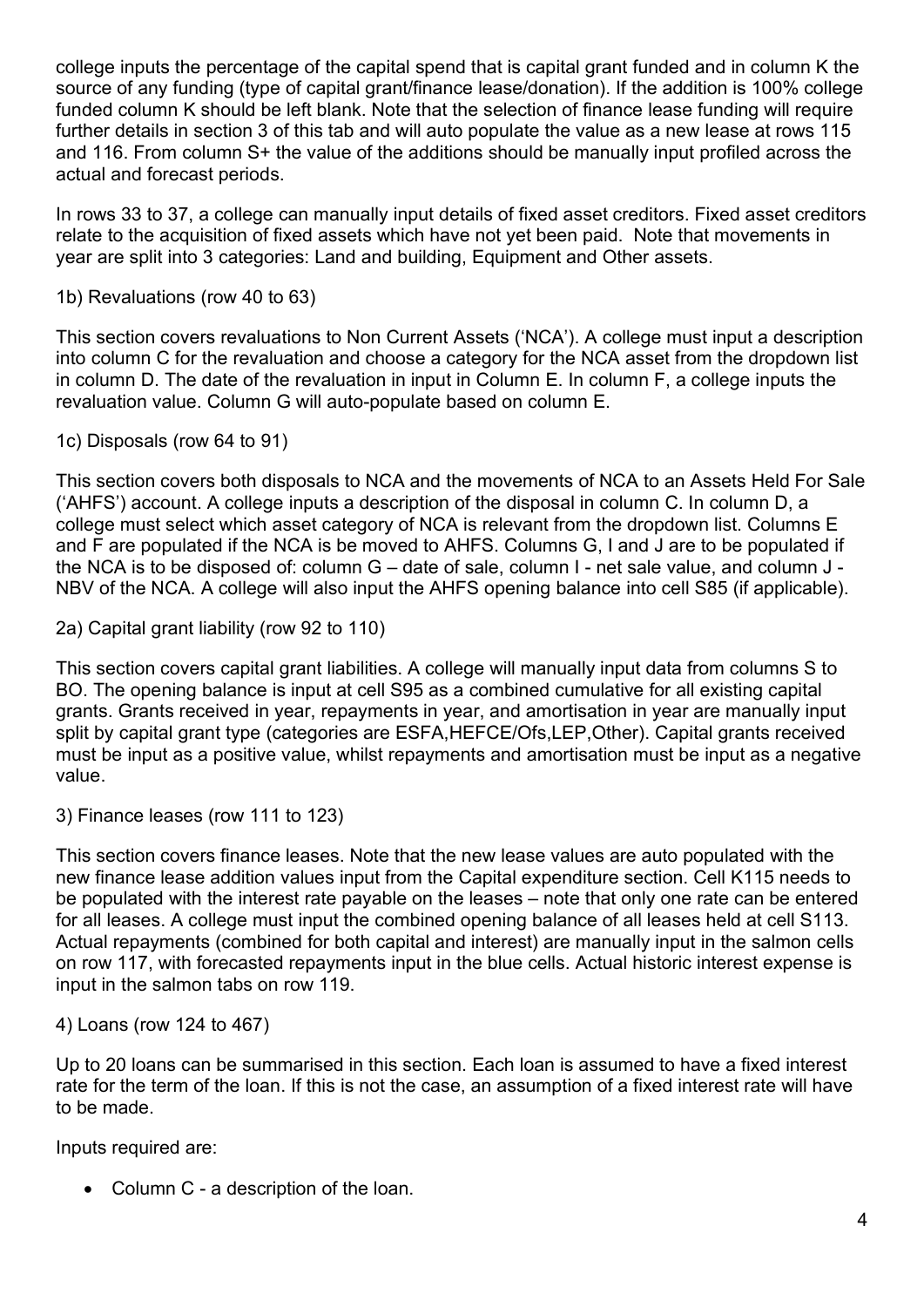- Column D the loan category is to be selected from a dropdown list (categories are ESF/RF, Commercial or Overdraft).
- Column E the commencement date this date can be in the past, present or future.
- Column F the date of the first interest payment in the current financial year.
- Column G the expiry date of the loan.
- Column H the opening balance of the loan at the start of the prior financial year.
- Column I the total facility size of the loan is input (the current balance and any available funds to drawdown).
- Column K the loan interest rate.
- Columns L to M the compound interest and interest payment frequencies must be selected from the dropdown boxes.
- Column N the interest loan accrued and unpaid at the end of the prior financial year (for the first return  $-31$  July 2019).

Error checks in the model include:

- Column J ensures that any loan's opening balance cannot exceed the total facility size.
- Column R confirms that the 1st modelled payment date is after the commencement date of the loan.
- Column S confirms that the expiry date of the loan is after the 1st payment date in the current financial year.
- Column T confirms the commencement date of the loan in column E precedes the present year opening balance date.

Row 150+ includes a profiled account for each loan. In the case of 'Loan 1':

- The opening balance of the loan (row 152) will auto-populate from the previous input data.
- In row 153, a college will input any new loan drawdowns from the total facility size, entering these as a positive value. In row 154, a college will input any capital repayments, entering these as a negative value. This will be for both the current financial year and a forecast for future financial years.
- In rows 158 and 159 a college will input actual interest accrued and paid in the period. There are no inputs for forecast interest accrued and interest paid for forecast future periods – this is calculated by the Loancalcs tab and is greyed out, so no input can be made here.

#### BS Inputs

This tab contains balance sheet accounts and feeds through to the CalcAccounts tab. Note that where applicable balance sheet entries are auto populated for I&E movements and cash movements in this tab based on the selection made in column H of the SOCI Inputs tab. Should the balance sheet show any unexpected values – a college should check the SOCI Inputs tab to ensure that each input line is mapped to the appropriate balance sheet account.

The college manually inputs certain balance sheet figures in the salmon cells (actual) and blue cells (forecasts).

The inputs follow the same format as a standard balance sheet, with asset accounts first, then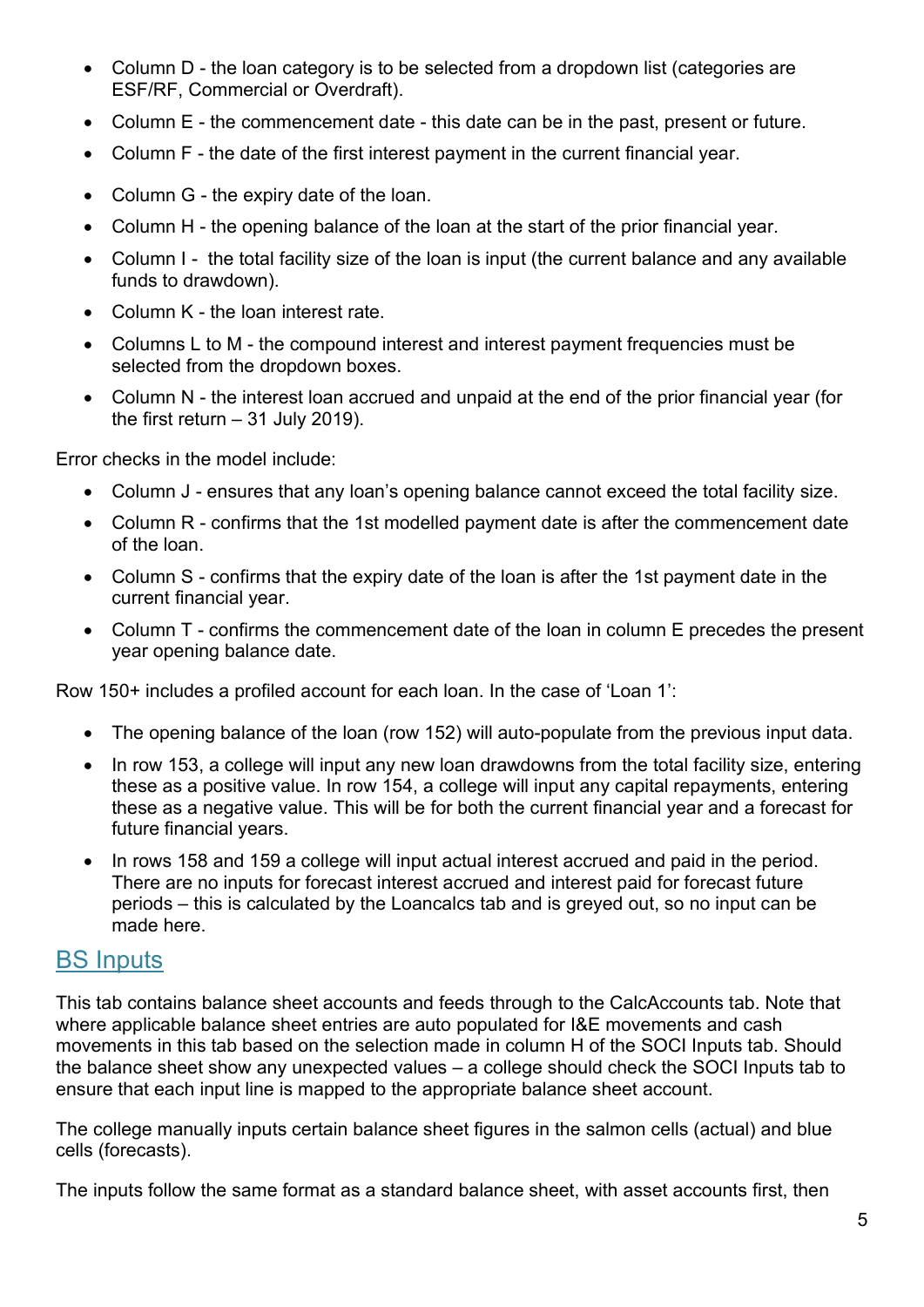liability accounts, followed by capital accounts. Column J contains the prior financial year inputs, to be manually populated, if necessary. Columns AJ to BS contain profiled inputs for actual and forecast periods, some of which are manually inputs. The totals for future financial years of these inputs are summarised in columns N, P and Q.

Row 255+ provides a college with a facility, if required, to manually enter any transfers between reserves (up to a maximum of 3). Transfer 1 is fixed as a transfer between the revaluation reserve and the SOCI, or vice versa. For additional transfers, a college must select the relevant reserves from the dropdown list in column C. Note that any movement in provisions will automatically go through the restricted reserve. If this is not the case, then a transfer between reserves will have to be made.

#### **Narrative**

There is a model requirement for a college to provide narrative in the yellow boxes in this sheet, to provide explanations of income and expenditure changes year on year.

# CF Profiled

There are no manual inputs from a college in this tab, it is a calculation tab. This section consolidates inputs from 'CF inputs' and profiles them across the forecast period to calculate monthly cash flow.

# **LoanCalcs**

There are no manual inputs from a college in this tab, it is a calculation tab. This section consolidates inputs from the Loans section in the Other Inputs tab and provides a summary of college borrowings. This tab feeds into the Fin. Stat. reporting tab.

# **CalcAccounts**

There are no manual inputs from a college in this tab, it is a calculation tab. This section consolidates previous input tabs and provides a summary of SOCI, balance sheet, and cash flow data which feeds into the Fin. Stat. reporting tab.

# Fin. Stat.

There are no inputs for a college in this tab, it is a reporting output tab. This section provides a college with 4 years of financial statements comprising SOCI, balance sheet, direct and indirect cash flows.

#### Ratios

There are no inputs for a college in this tab, it is a reporting output tab. This section provides a college with 4 years of performance-related ratios.

# FS PY Var

This tab provides a comparison of the previous college financial year financial figures in the model (auto-populated by the model) to the college audited accounts. Column K requires a college to manually input the audited financial statement figures in the model classifications when available. A variance analysis is then generated.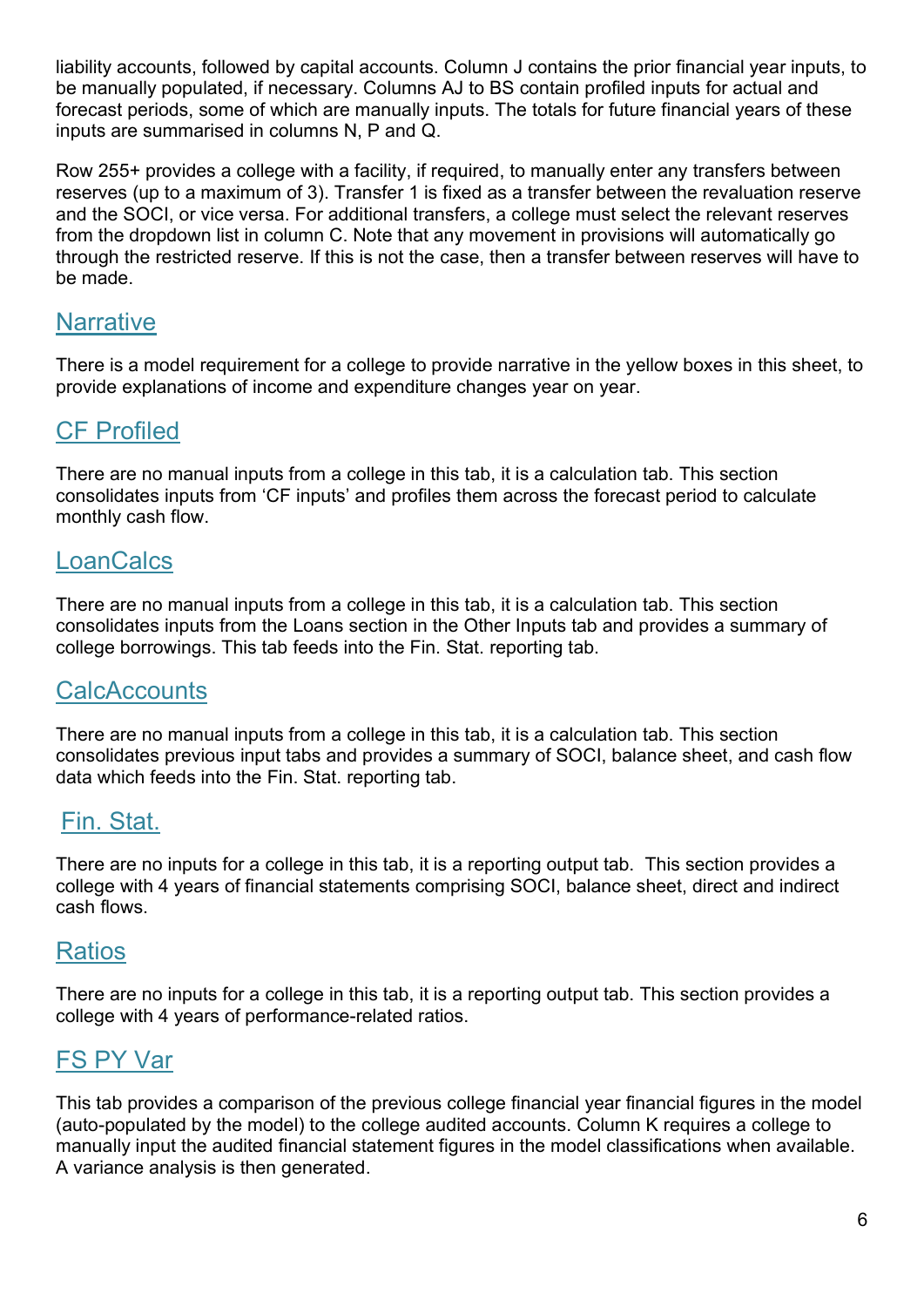# Financial Health

This section provides a college with the calculated ESFA financial health ratios based on the model inputs. The template calculates the autoscore financial health points score and grade. A college must enter a self-assessment of financial health using the dropdown list. Where the selfassessed grade is different to the autoscore grade, a college will need to provide a rationale for this difference which will need to be consistent with the moderation criteria detailed in the Financial Planning Handbook.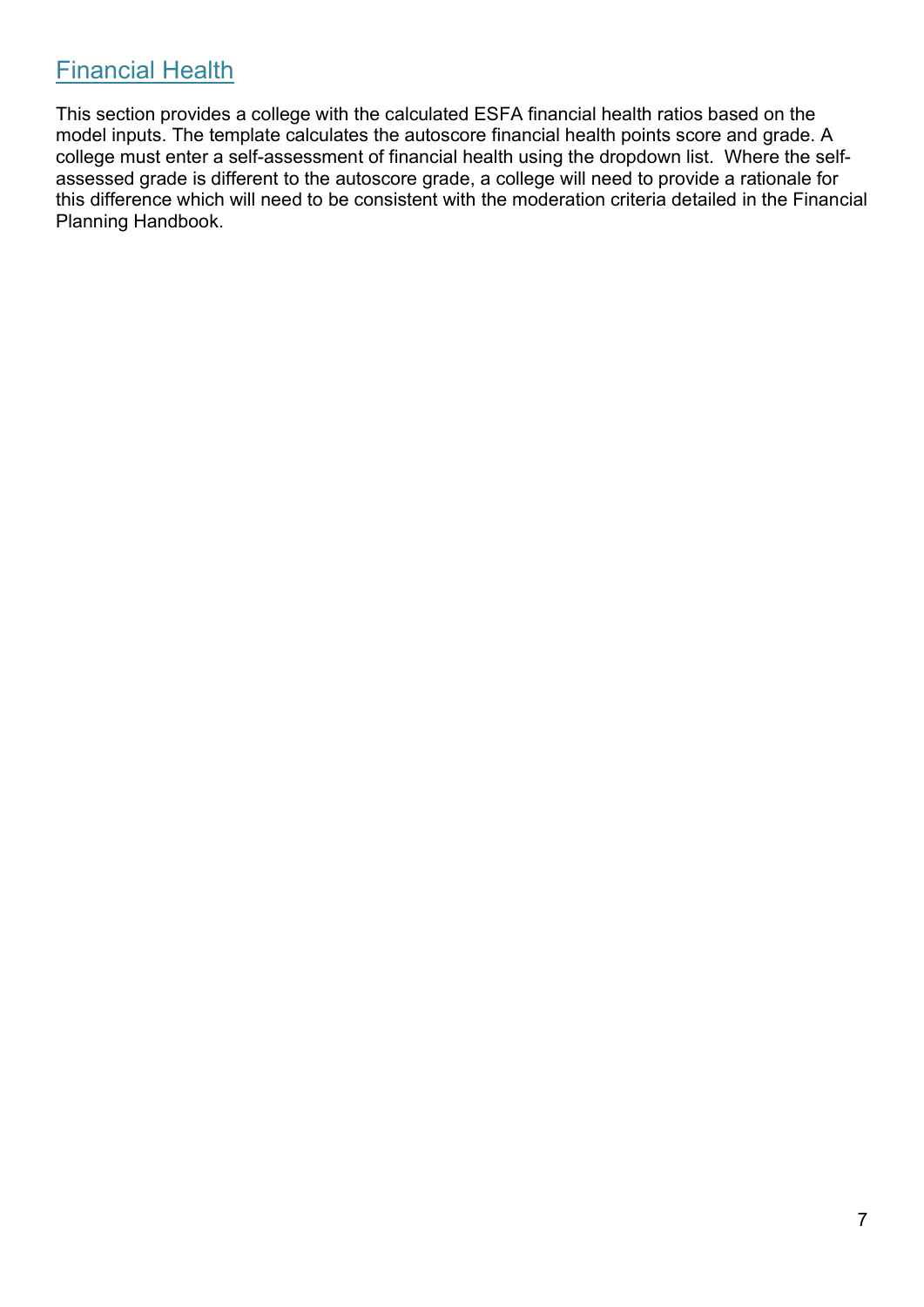# Annex A - Definitions

| Category                                                                                                             | <b>Description</b>                                                                                                                                                                   |
|----------------------------------------------------------------------------------------------------------------------|--------------------------------------------------------------------------------------------------------------------------------------------------------------------------------------|
| <b>ESFA other funding</b>                                                                                            | To include income from the post-16 partnership funds and the<br>Skills Development Fund, and income in respect of research<br>carried out by the college                             |
| Other funding including local<br>authorities and schools                                                             | To include income from local authorities and schools for 14-19<br>partnership and top up funding for high needs students                                                             |
| Bursaries and other learner<br>support management fee 16-<br>19 (exclude from above<br>income category)              | For any learner support bursary element of this funding, colleges<br>should not include agency funding, other than retained admin<br>charge                                          |
| Levy Programme Funding 16-<br>18                                                                                     | Funding paid from levy accounts. Additional payments include<br>funding not paid from levy accounts e.g. Learning support, 16-18<br>additional payments, English/maths               |
| Subcontracted out (exclude<br>from above income category)<br>- Levy employer 16-18                                   | Include all funding from employers including co-investment<br>payments and any amounts above the funding band                                                                        |
| Levy Programme Funding 19+                                                                                           | Funding paid from levy accounts. Additional payments include<br>funding not paid from levy accounts e.g. learning support,<br>English/maths                                          |
| Subcontracted out (exclude<br>from above income category)<br>- Levy employer 19+                                     | Include all funding from employers including co-investment<br>payments and any amounts above the funding band                                                                        |
| Subcontracted out (exclude<br>from above income category)<br>- Non-Levy employer 16-18                               | Include all funding from employers including co-investment<br>payments and any amounts above the funding band                                                                        |
| Subcontracted out (exclude<br>from above income category)<br>- Non-Levy employer 16-19                               | Include all funding from employers including co-investment<br>payments and any amounts above the funding band                                                                        |
| AEB Grant - ESFA -<br>Community learning/learning<br>support management fee<br>(exclude from income line<br>above)   | . For any bursary element of this funding Colleges should only<br>report the retained administration costs in this line. There are<br>separate lines to capture devolved AEB income. |
| AEB Procured - ESFA -<br>Community learning/learning<br>support management fee<br>(exclude from income line<br>above | For any bursary element of this funding Colleges should only<br>report the retained administration costs in this line. There are<br>separate lines to capture devolved AEB income.   |
| Advanced learner loans                                                                                               | For any bursary element of this funding Colleges should only                                                                                                                         |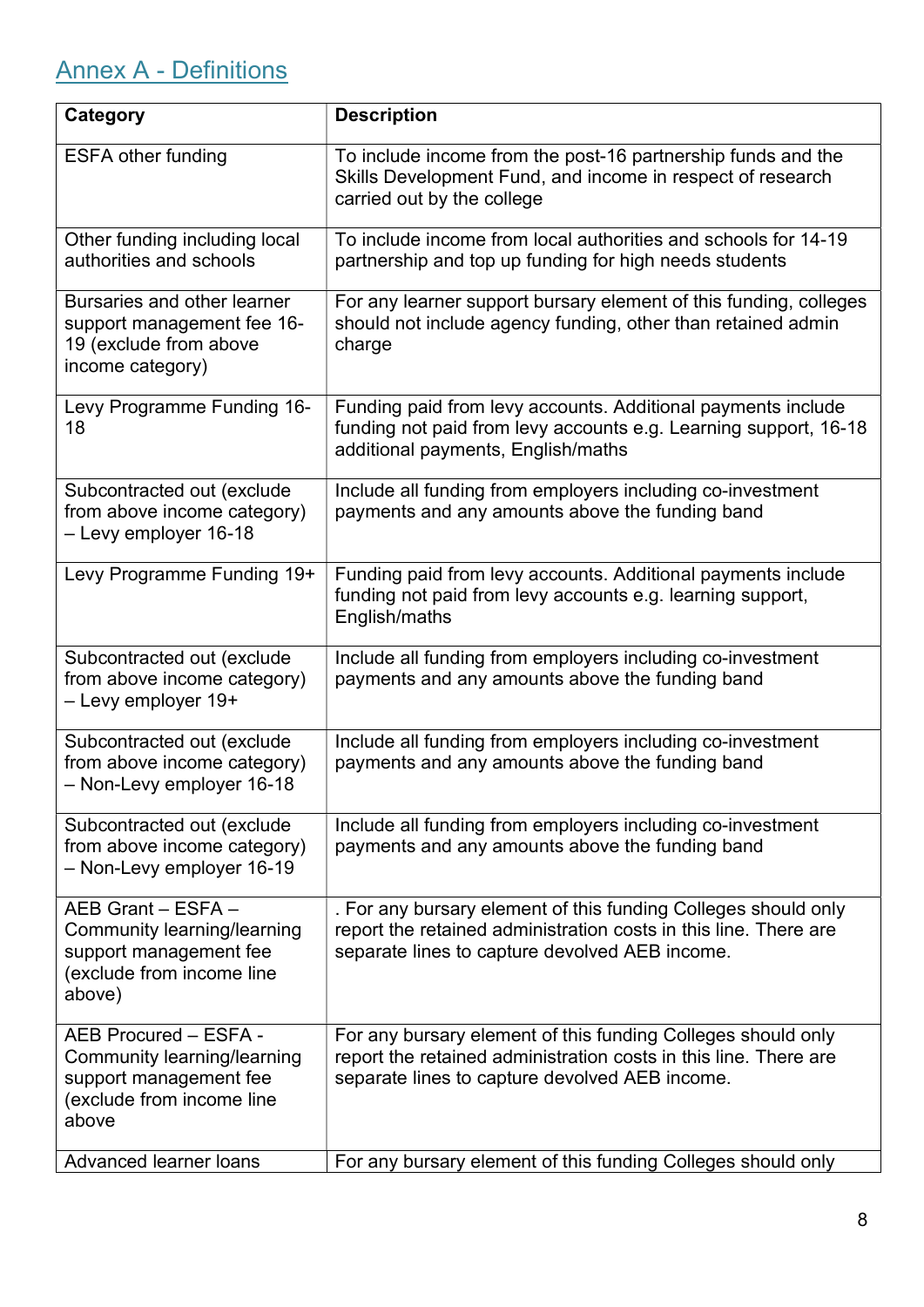| bursary                                                                 | report the retained administration costs in this line.                                                                                                                                                                                                                                                                                                                                                                  |
|-------------------------------------------------------------------------|-------------------------------------------------------------------------------------------------------------------------------------------------------------------------------------------------------------------------------------------------------------------------------------------------------------------------------------------------------------------------------------------------------------------------|
| OfS HE recurrent grant                                                  | To included income directly received from OfS for prescribed HE,<br>including that transferred from ESF                                                                                                                                                                                                                                                                                                                 |
| <b>ESFA European Social Fund</b>                                        | To include income from co-financed projects either directly or<br>indirectly from ESFA                                                                                                                                                                                                                                                                                                                                  |
| <b>Other European funds</b>                                             | Colleges receiving funds (from European structural funds) before<br>incurring costs should recognise a current liability for the unspent<br>proportion of the grant                                                                                                                                                                                                                                                     |
| Catering, residences and<br>conferences                                 | Income may be compared against costs to determine whether<br>activities are subsidised or make a net contribution                                                                                                                                                                                                                                                                                                       |
| Other income from learning<br>activities                                | Income may be compared against costs to determine whether<br>activities are subsidised or make a net contribution                                                                                                                                                                                                                                                                                                       |
| Other income from non-<br>learning activities                           | To include income not included elsewhere for example services<br>rendered to outside bodies, income from consultancy, other non-<br>teaching-related activity not already separately identified                                                                                                                                                                                                                         |
| <b>Endowment income</b>                                                 | To include income from endowments as defined in the FE & HE<br><b>SORP</b>                                                                                                                                                                                                                                                                                                                                              |
| Interest and investment<br>income                                       | To include investment income, for example income from short-<br>term investments, realisation of investments held as long-term<br>funds. Do not include endowment income, shown separately<br>above                                                                                                                                                                                                                     |
| Non-cash accounting receipts<br>or non-exchange transactions<br>(gifts) | This line is intended for colleges to use to account for one-off<br>non-cash accounting receipts: for example, an acquisition for nil<br>consideration which in substance is a gift: or non-exchange<br>transactions for example a donation of an asset, which in<br>substance is a gift. Such transactions can distort EBITDA and<br>adjusted income and because of this the accounting receipts are<br>not recognised |
| Staff costs (excl restructuring)                                        | To include basic pay costs. overtime, other allowances and<br>additions, employer pension costs and employer NI costs                                                                                                                                                                                                                                                                                                   |
| Teaching staff                                                          | To include, for example, teachers and lecturers, heads of<br>schools or departments, academic management and assessors                                                                                                                                                                                                                                                                                                  |
| <b>Contracted tuition services</b>                                      | Contracted tuition services are included with staff costs. Note<br>that the FE/HE SORP states that these must be shown as non-<br>pay expenditure in the college's year end accounts                                                                                                                                                                                                                                    |
| Teaching and other support<br>staff                                     | To include, for example, library staff, learning support staff,<br>college nurses, welfare officers, recreation tutors, careers<br>officers and counsellors                                                                                                                                                                                                                                                             |
| <b>Administration staff</b>                                             | To include, for example, finance, HR, timetabling and data entry<br>staff                                                                                                                                                                                                                                                                                                                                               |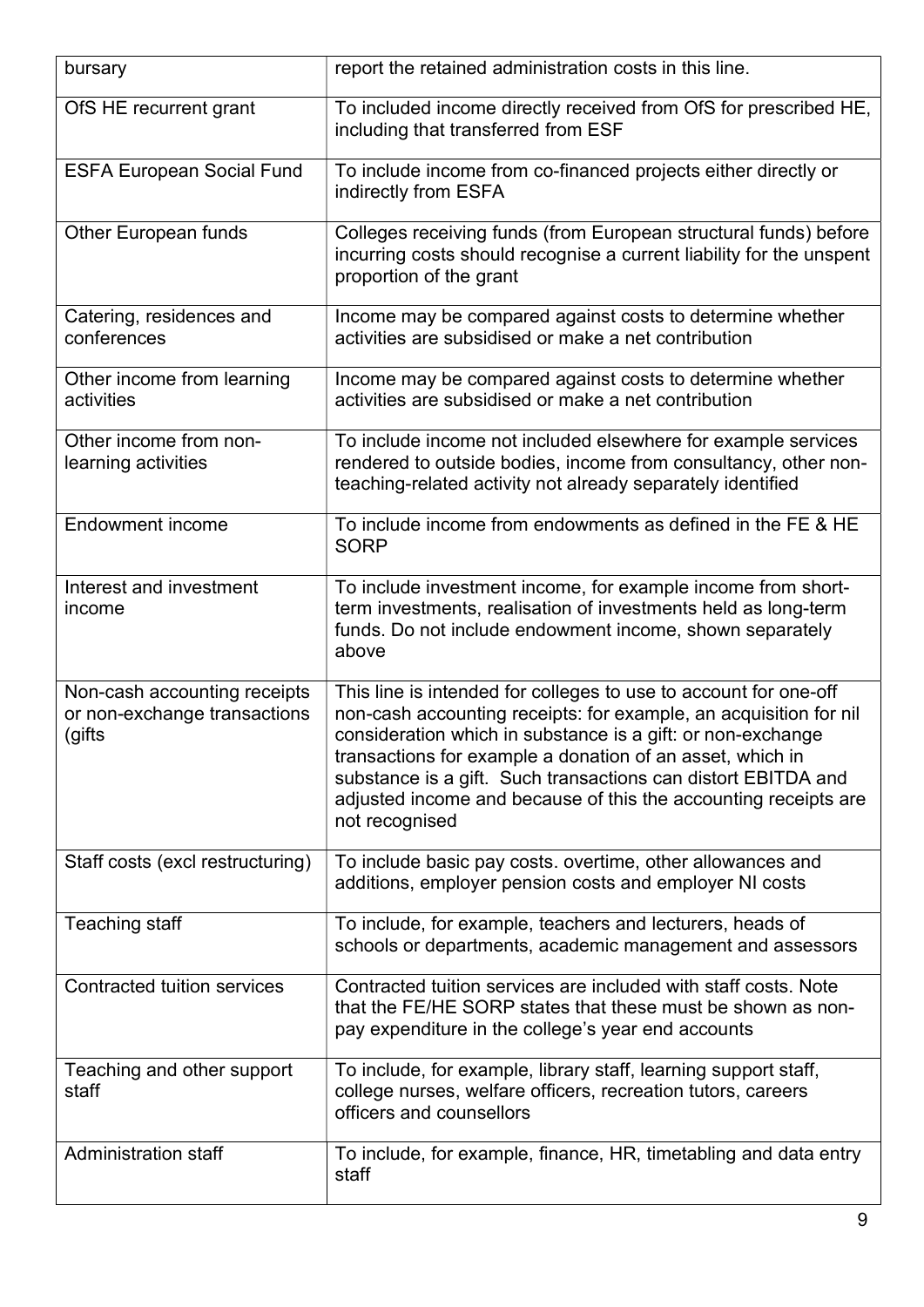| Operational & maintenance<br>staff  | To include, for example, cleaning, caretaking and security staff;<br>maintenance staff and health and safety officers                                                                                                         |
|-------------------------------------|-------------------------------------------------------------------------------------------------------------------------------------------------------------------------------------------------------------------------------|
| Apprenticeship levy                 | The levy introduced in April 2017 is calculated as 0.5% of annual<br>pay bills over £3million (with an allowance of £15,000 to offset)                                                                                        |
| Other staff                         | To include, for example, marketing staff and exam officers                                                                                                                                                                    |
| Teaching costs                      | To include, for example, materials, consumables, equipment,<br>training functions such as hairdressing, marketing, prison<br>contracts and partnership                                                                        |
| Teaching and other support<br>costs | To include, for example, library resources, computer learning,<br>learner transport, payment to student unions, medical services,<br>welfare services and non-pay recharge from the Learner Support<br>Fund                   |
| <b>Administration costs</b>         | To include, for example, IT, professional fees, insurance<br>premiums, travel and subsistence, recruitment and bank charges                                                                                                   |
| Operational & maintenance<br>costs  | To include, for example, heating, lighting, cleaning, caretaking,<br>water charges, security, insurance, waste disposal and national<br>non-domestic rates; unblocking drains, repairing breakages and<br>planned maintenance |
| Bad debt provision costs            | This is the value of debts provided for in the period                                                                                                                                                                         |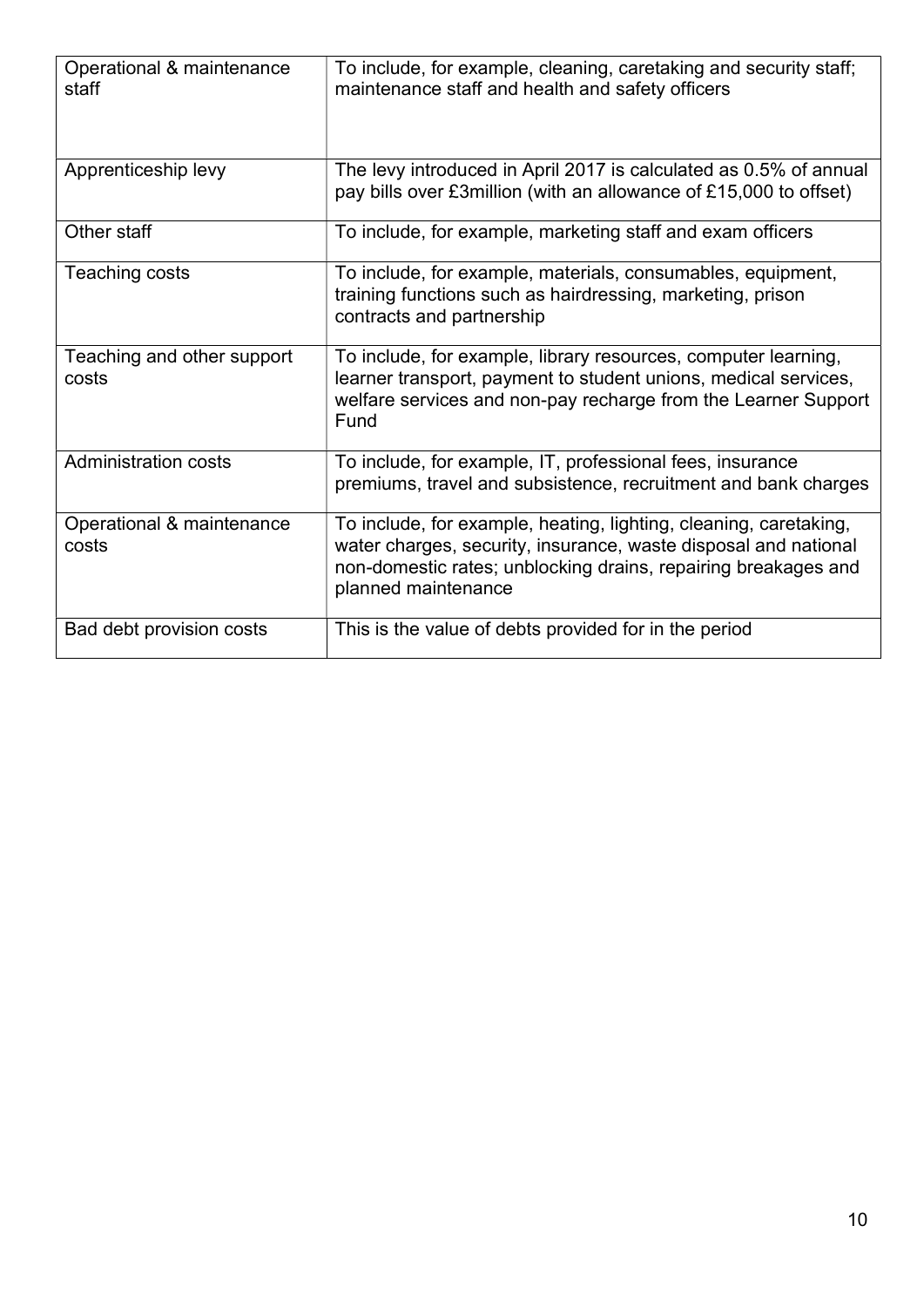#### 1. Bursaries inputs

The Cover tab at cell E35 provides an option for reporting bursary receipts on a 'net' or 'gross' basis.

On a net basis only the college management fee is shown in the SOCI and the other inputs on the SOCI inputs tab for bursary income are greyed out and values should not be input in rows 15,35,102,105, and 124. Bursary expenditure at rows 235 to 237 are formula driven to match the 5 categories of bursary income.

To complete the model on a net basis we would recommend completing the CF inputs tab first with phased actual and forecast bursary receipts and then the associated phased bursary payments. This will drive the Bursary deferred income creditor in the CalcAccounts tab at row 401. Note that both the receipts and payments in the categories classified as 'Bursary deferred income account' must exclude the expected college management fee for dealing with bursaries. The management fee part of the receipt must be separately analysed in rows 19,36,91,94 and 115 which are included in the ESFA Revenue Funding control Account in the balance sheet. When the bursaries are paid the associated management fee income should be included in the SOCI inputs tab in rows 16, 36, 103, 106 and 125.

Accordingly, an example of the entries in the model on a net basis would be:

Receive bursary cash of £200k: Dr cash £200k Cr Bursary deferred income account receipts £190k Cr ESFA Revenue Funding control Account receipts £10k Pay out £100k to learners (with a 5% management fee): Dr Bursary deferred income account payments £95k Dr ESFA Revenue Funding control Account payments £5k Cr cash £95k Cr Bursary management fee income (in SOCI inputs) £5k

On a gross basis, in addition to the above entries the bursary payments would also be included in the SOCI inputs as both Bursary deferred income account income and Bursary deferred income account expenditure.

Accordingly, an example of the entries in the model on a gross basis would be:

Receive bursary cash of £200k (with an expected 5% management fee): Dr cash £200k Cr Bursary deferred income account receipts £190k Cr ESFA Revenue Funding control Account receipts £10k Pay out £100k to learners (with a 5% management fee): Dr Bursary deferred income account payments £95k Dr ESFA Revenue Funding control Account payments £5k Cr cash £95k Cr Bursary management fee income (in SOCI inputs) £5k Dr Bursary deferred income account expenditure (in SOCI inputs) £95k Cr Bursary deferred income account income (in SOCI inputs) £95k

Note: at any point the Bursary deferred income account will not reflect all bursary funds in hand.